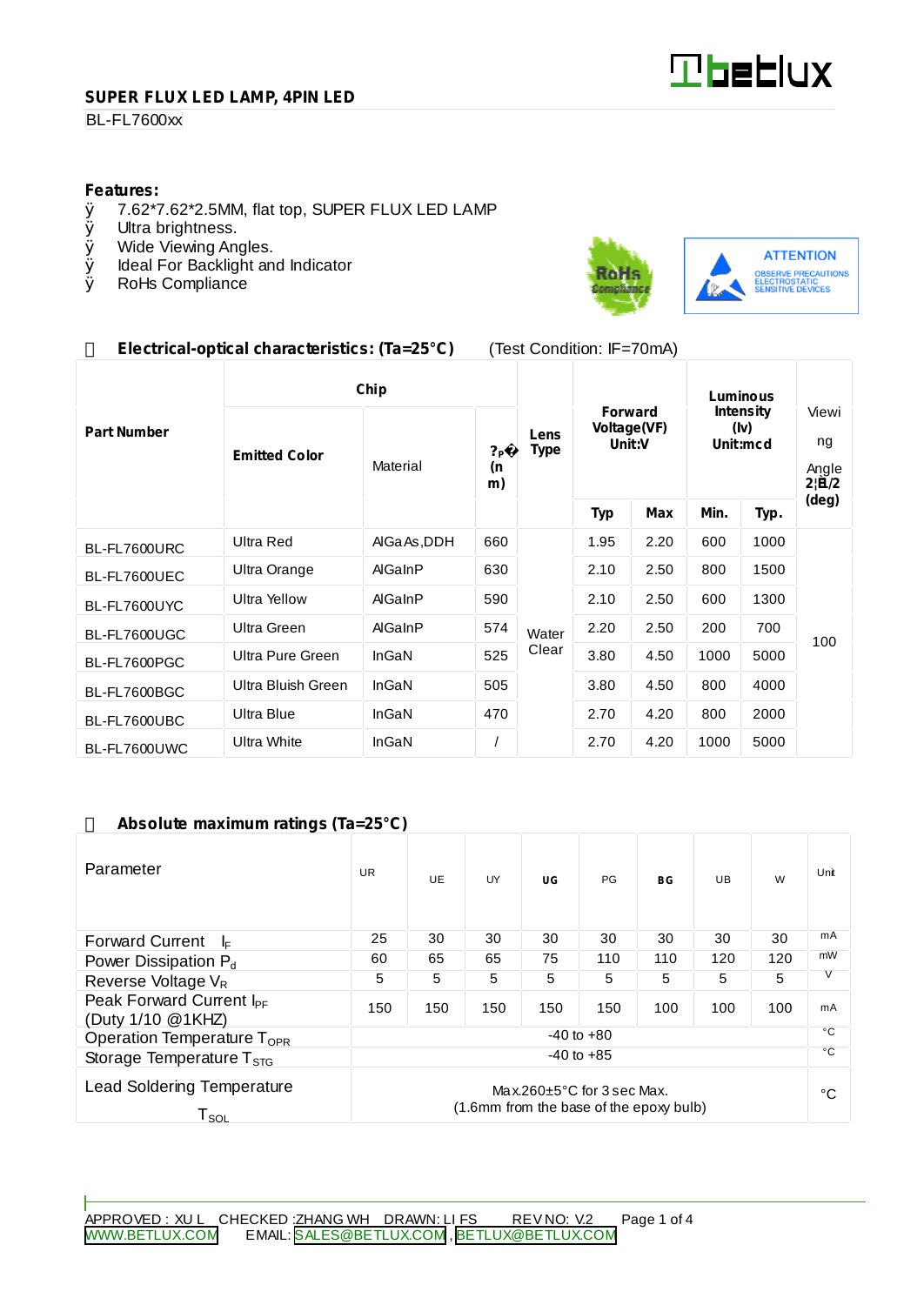BL-FL7600xx

# **Package configuration & Internal circuit diagram**



Notes:

- 1. All dimensions are in millimeters (inches)
- 2. Tolerance is ±0.25(0.01")unless otherwise noted.
- 3. Specifications are subject to change without notice.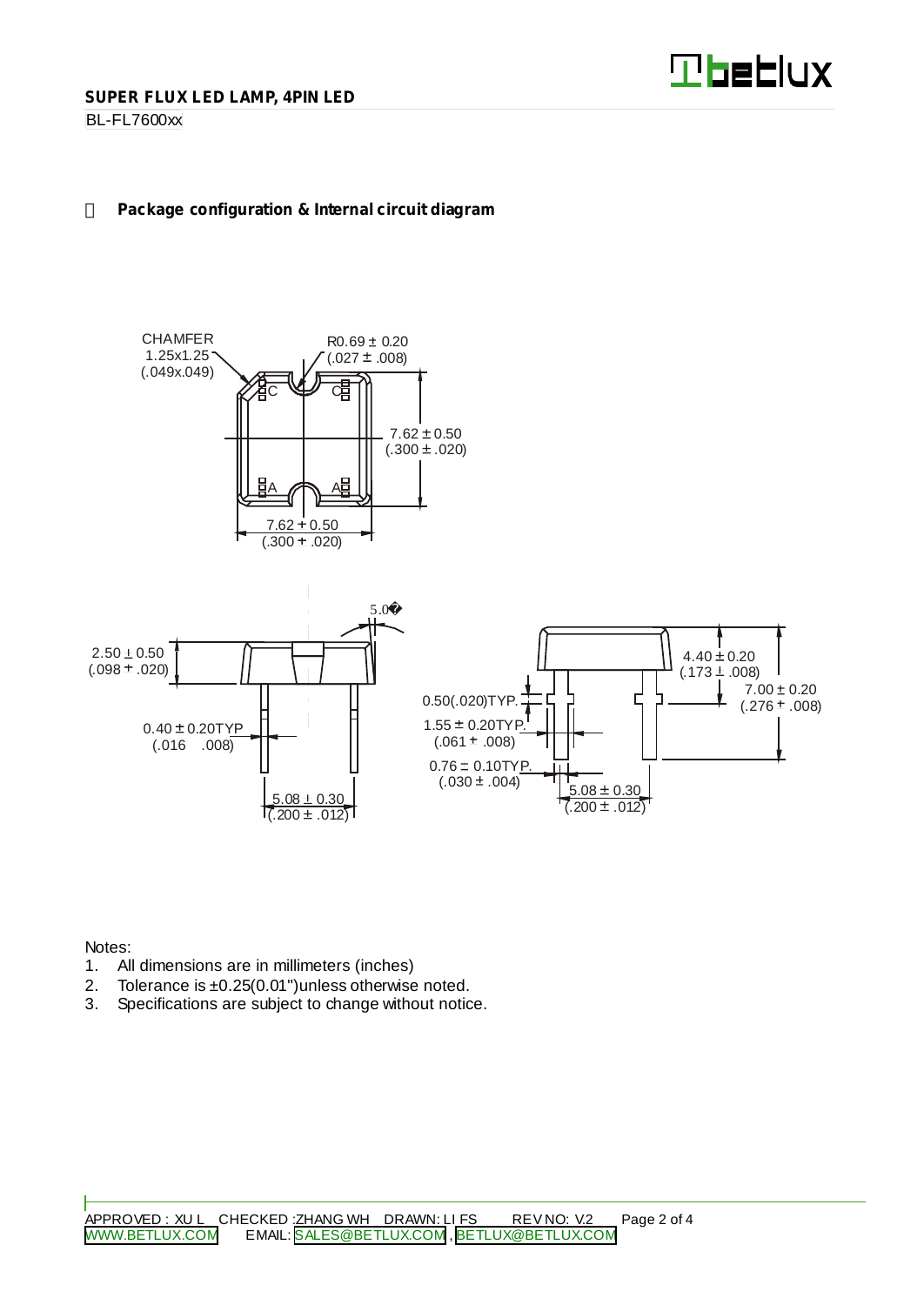#### **SUPER FLUX LED LAMP, 4PIN LED**

BL-FL7600xx

**Typical electrical-optical characteristics curves:**



- (1) GaAsP/GaAs 655nm/Red
- (2) GaP 570nm/Yellow Green
- (3) GaAsP/GaP 585nm/Yellow
- (4) GaAsp/GaP 635nm/Orange & Hi-Eff Red
- (5) GaP 700nm/Bright Red
- (6) GaAlAs/GaAs 660nm/Super Red (8) - GaAsP/GaP 610nm/Super Red
- (9) GaAlAs 880nm
- (10) GaAs/GaAs & GaAlAs/GaAs 940nm
- (A) GaN/SiC 430nm/Blue
- (B) InGaN/SiC 470nm/Blue
- (C) InGaN/SiC 505nm/Ultra Green (D) - InGaAl/SiC 525nm/Ultra Green

50 40 30  $\mathcal{D}$ 10  $rac{0}{1.2}$ 1.2 1.6 2.0 2.4 2.6 3.0 1 645 23 8 EORWARD CURRINT [mA]

FORWARD VOLTAGE (Vf) FORWARD CURRENT VS. FORWARD VOLTAGE



RELATIVE LUMINOUS INTENSITY VS. FORWARD CURRENT FORWARD CURRENT (mA)



AMBIENT TEMPERATURE Ta( ) FORWARD CURRENTVS. AMBIENT TEMPERATURE



NOTE:25 free air temperature unless otherwise specified